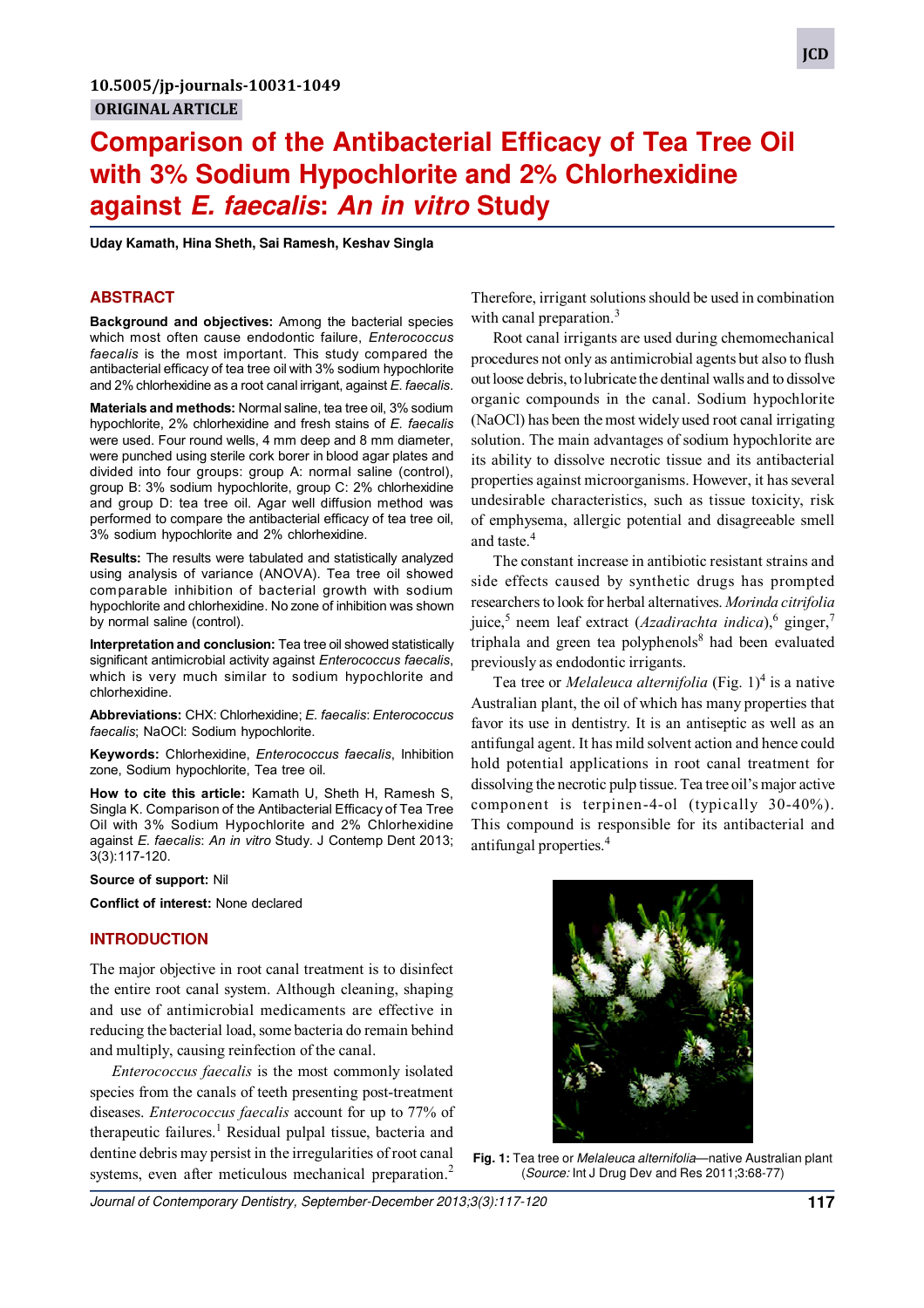This literature had shown that tea tree oil is having antimicrobial and therapeutic effects suggesting its potential to be used as an endodontic irrigant, but there is lack of much documentation or data regarding tea tree oil research in endodontics.

## **AIMS AND OBJECTIVES**

The purpose of this *in vitro* study was to compare the antimicrobial activity of tea tree oil with 3% sodium hypochlorite and 2% chlorhexidine (CHX) against *E. faecalis*, to assess the antimicrobial property of tea tree oil against endodontic pathogens, using the agar diffusion method.

#### **MATERIALS AND METHODS**

Tea tree oil was taken from Falcon Lab, Bengaluru (India), which was prepared by steam distillation of the foliage of *Melaleuca alternifolia*, then prepared to have miscibility in 85% (v/v) ethanol at 20 $^{\circ}$  C, to get a concentration of 2% by volume. A total of 3% sodium hypochlorite (Venson India, Bengaluru) and 2% chlorhexidine (Azure Laboratories Pvt Ltd, Kochi, India) were taken. Normal saline was used as control. The bacterial stock culture of *Enterococcus faecalis* (ATCC 29212) was obtained from Curewell Diagnostic Center, Ludhiana, India.

Culture was grown overnight in nutrient broth, adjusted to 0.5 turbidity reading on McFarland scale  $(1.5 \times 108$  bacteria/ml). Blood agar plates were taken and 'Lawn cultures' were prepared on the agar plates by swabbing the sterile swab across the media. Four round wells, 4 mm deep and 8 mm diameter, were punched using sterile cork borer, named as groups  $A$ ,  $B$ ,  $C$ ,  $D$ .  $50 \mu l$  of the medicaments were added to the wells with the help of micropipette as follows:

- Group A: Normal saline (control)
- Group B: 3% sodium hypochlorite
- Group C: 2% chlorhexidine
- Group D: Tea tree oil

 A total of three such inoculation agar plates with medicament were prepared. Agar plates were incubated at 37ºC for 24 hours in an incubator. The diameter of bacterial inhibition zones around each well was recorded to the nearest size in mm with the help of vernier caliper.

#### **RESULTS**

The results were tabulated and statistically analyzed using analysis of variance (ANOVA). Mean zone of inhibitions were recorded (Table 1). All three medicaments used in this study showed well-defined zones of inhibition around their respective wells, but no zone of inhibition was shown by normal saline (control) as shown in (Fig. 2). ANOVA showed that there was no significant difference between the zone of inhibition diameters of tea tree oil, 3% sodium hypochlorite and 2% chlorhexidine against *E. faecalis*. Maximum antimicrobial activity was shown by 2% chlorhexidine (22.67 mm), followed by tea tree oil (22.33 mm) and 3% sodium hypochlorite (21.0 mm) (Graph 1). Tea tree oil showed comparable zone of inhibitions to sodium hypochlorite and chlorhexidine.

#### **DISCUSSION**

Owing to the potential side effects, safety concerns and ineffectiveness of conventional allopathic formulations, consumption of natural remedies like neem, tulsi and tea tree oil, have increased over the last few decades. This approach may be termed as phytotherapeutics or ethnopharmacology.<sup>4</sup>

Sodium hypochlorite and chlorhexidine have varying degree of antibacterial properties. But, they have several undesirable characteristics, such as tissue toxicity, allergic potential and inability to remove smear layer.



**Fig. 2:** Zone of inhibition: group A (normal saline)—0 mm, group B (sodium hypochlorite)—20.06 mm, group C (chlorhexidine)—21.5 mm, group D (tea tree oil)—22.46 mm

| Table 1: Readings for mean zones of inhibition in all groups |                                            |   |                |                        |                                      |                                  |
|--------------------------------------------------------------|--------------------------------------------|---|----------------|------------------------|--------------------------------------|----------------------------------|
| Groups                                                       | Aqent                                      | Ν | Mean           | Range                  | $Mean \pm SD$                        | <b>ANOVA</b>                     |
| A<br>B                                                       | N. saline (control)<br>Sodium hypochlorite |   | 21.0           | $18-25$                | 0.00<br>$21.00 \pm 3.61$             | $p < 0.001$ (Highly significant) |
| C<br>D                                                       | <b>CHX</b><br>Tea tree oil                 |   | 22.67<br>22.33 | $21 - 25$<br>$19 - 25$ | $22.67 \pm 2.08$<br>$22.33 \pm 3.06$ |                                  |

N: number of plates; SD: standard deviation; mean in mm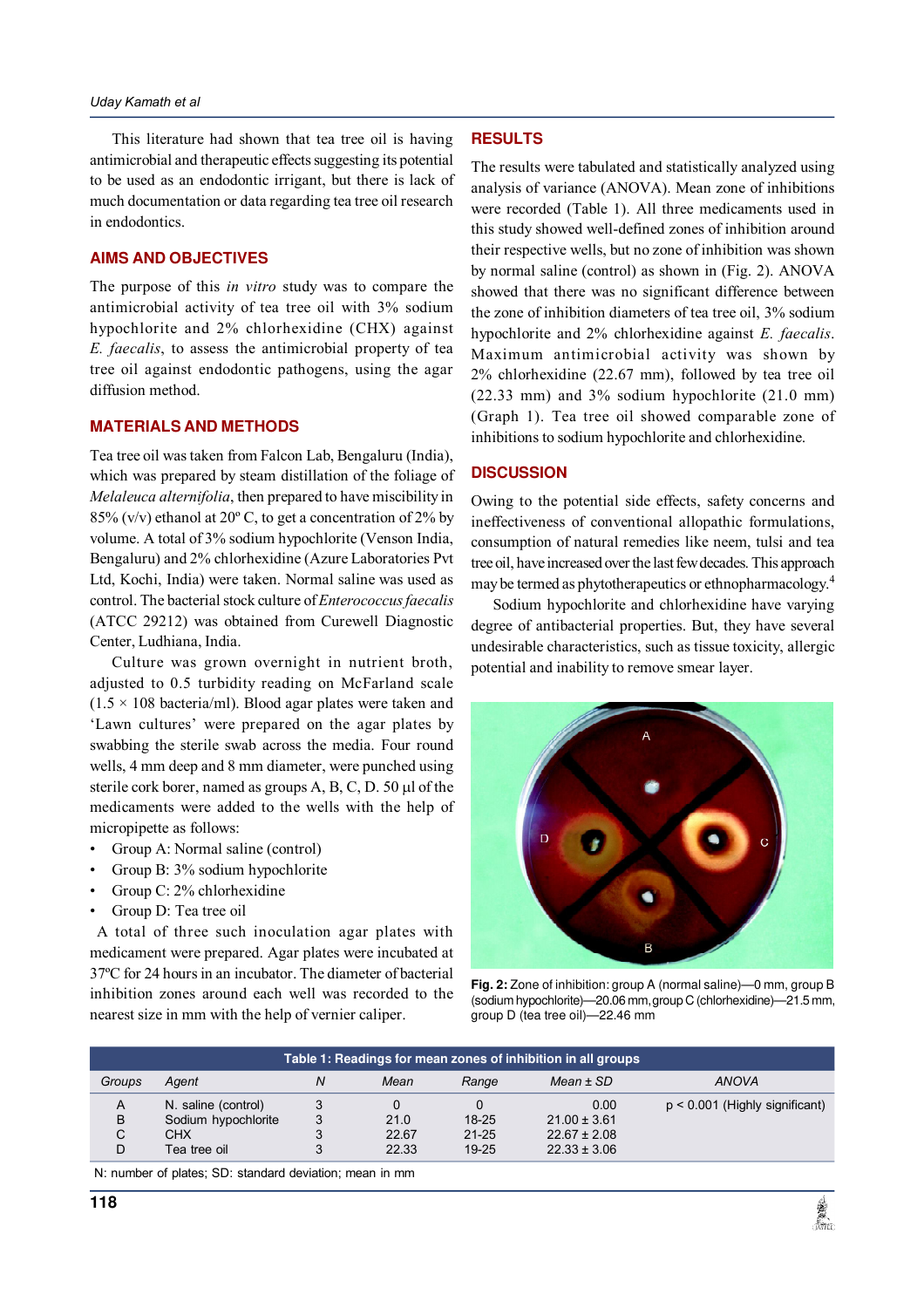#### *Comparison of the Antibacterial Efficacy of Tea Tree Oil with 3% Sodium Hypochlorite and 2% Chlorhexidine against E. faecalis*

Tea tree oil can be extract from the leaves and branches of *Melaleuca alternifolia* through distillation. It has antiseptic activities like, antibacterial, antifungal, antiviral, antitumor and anti-inflammatory. Oil of *Melaleuca* has a wide spectrum of activity that is mainly attributed to terpeno-4-ol. It possesses effective antimicrobial activity against Gram-positive bacteria, such as *Staphylococcus aureus* and Gram-negative bacteria, such as *Escherichia coli* or *Salmonella typhimurium*. 9

Mechanism of action is due to its hydrocarbon structure and attendant lipophilicity. Hydrocarbons do partition preferentially into biological membranes and disrupt their vital functions. This premise is further supported by data showing that tea tree oil causes lysis and the loss of membrane integrity and function by leakage of ions and the inhibition of respiration in microbes. $10$ 

The tea tree oil is believed to make an excellent wash for sore and weak eyes and also for the treatment of open sores and wounds due to its antiseptic, antifungal and mild solvent properties.<sup>11</sup> In an *in vitro* study, it was shown that tea tree oil which might disinfect the root canal system as effective as sodium hypochlorite and toxicity of tea tree oil is lesser than sodium hypochlorite.<sup>12</sup> Due to its properties, tea tree oil may have a role in the treatment of various infections.<sup>13</sup> The recommended therapeutic concentration for tea tree oil is 2.5 to 5%, in which it can retain its antibacterial property without any toxic effect.<sup>14</sup>

The major advantages of using herbal alternatives are easy availability, cost-effectiveness, increased shelf life, low toxicity, lack of microbial resistance.

This study showed that tea tree oil have good inhibitory efficacy against *Enterococcus faecalis*. It is very important to treat extrapolations of *in vitro* to *in vivo* studies with care. Other properties beyond antimicrobial activity must also be investigated before the final choice of an irrigant solution for clinical use, such as minimum inhibitory concentration,



tissue dissolution capacity, detoxification of endotoxin and acceptable biologic compatibility.

### **CONCLUSION**

Under the limitations of this study, it was concluded that tea tree oil has a significant antimicrobial effect against *E. faecalis*. Microbial inhibition potential of tea tree oil observed in this study opens perspectives for its use as a root canal irrigant. However, preclinical and clinical trials are needed to evaluate biocompatibility and safety before tea tree oil can conclusively be recommended as an intracanal irrigating solution, but *in vitro* observation of tea tree oil efficacy appears promising.

## **REFERENCES**

- 1. Siqueira JF, Rocas IN. Exploiting molecular methods to explore endodontic infections: Part 2—redefining the endodontic microbiota. J Endod 2005;31:488-498.
- 2. Segura JJ, Jimenez-Rubio A, Guerrero JM, Calvo JR. Comparative effects of two endodontic irrigants, chlorhexidine digluconate and sodium hypochlorite on macrophage adhesion to plastic surface. J Endod 1999;25:243-246.
- 3. D'Arcangelo C, Di Nardo Di Maio F, Stracci N, Spoto G, Malagnino VA, Caputi S. Pulp-dissolving ability of several endodontic irrigants: a spectrophotometric evaluation. Int J Immunopathol Pharmacol 2007;20(2):381-386.
- 4. Neelakantan P, Jagannathan N, Nazar N. Ethnopharmacological approach in endodontic treatment: a focused review. Int J Drug Devand Res 2011;3:68-77.
- 5. Murray PE, Farber RM, Namerow KN, Kuttler S, Godoy G. Evaluation of Morinda citrifolia as an endodontic irrigant. J Endod 2008;34:66-70.
- 6. Bohera A, Hegde V, Kokate S. Comparison of the antimiorobial efficiency of neem leaf extract and 2% sodium hypochloride against E. faecalis, A. albicans and mixed culture: an in vitro study. Endodont 2010;22:8-12.
- 7. Gulve NM, Gulve ND. Comparison of antimicrobial efficacy of ginger extract and 2% sodium hypochlorite against Enterococcous faecalis using agar diffusion method. JIDA 2010;4(10):347-349.
- 8. Prabhakar J, Senthilkumar M, Priya MS, Mahalakshmi K, Sehgal PK, Sukumaran VG. Evaluation of antimicrobial efficacy of herbal alternatives (triphala and green teapolyphenols), MTAD, 5% sodium hypochlorite against Enterococcus faecalis biofilm formed on tooth substrate: an in vitro study. J Endod 2010;36:83-86.
- 9. Ternes CE, Mello LL, Cruz AB. The influence of the essential oil of Melaleuca alternifolia on the healing of infected dental alveoli: a histological study in rats. Brazilian J Pharmacognosy 2007;17(3):349-355.
- 10. Carson CF, Hammer KA, Riley TV. Compilation and Review of Published and Unpublished Tea Tree Oil Literature: RIRDC Publication No. 05/151. Project No UWA-75A. Clin Microbiol Rev 2006;19(1):50-62.
- 11. Sadr Lahijani MS, RaoofKateb HR, Heady R, et al. The effect of German chamomile (Matricaria recutita L) extract and tea tree (Melaleuca alternifolia L) oil used as irrigants on removal of smear layer: a scanning electron microscopy study. Int Endod J 2006;39:190-195.
- 12. Parle M, Bansal N. Herbal medicines: Are they safe? Natural

Journal of Contemporary Dentistry, September-December 2013;3(3):117-120 **119**